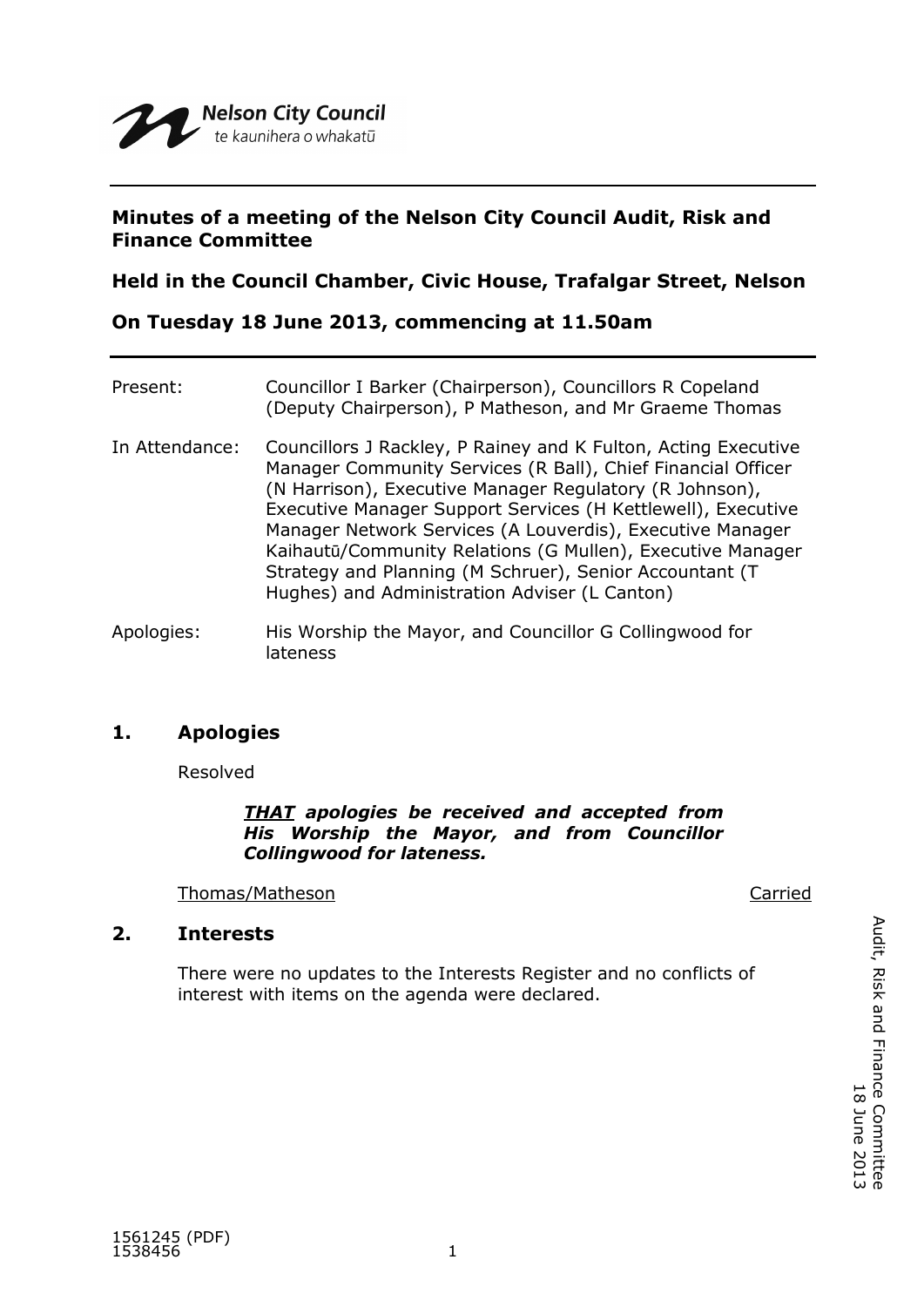# **3. Confirmation of Minutes – 23 May 2013**

Document number 1520245, agenda pages 4-8 refer.

Resolved

#### *THAT the minutes of the meeting of the Audit, Risk and Finance Committee, held on 23 May 2013, be confirmed as a true and correct record.*

Matheson/Copeland Carried Carried Carried Carried Carried Carried Carried Carried Carried Carried Carried Carried

# **4. Finance Report for the Period Ending 30 April 2013**

Document number 1520421, agenda pages 9-29 refer.

The Chief Financial Officer, Nikki Harrison, presented the report. She commented that the under and over spends relating to the December 2011 rainfall event would be explained in a report to the Committee once outcomes of the insurance claims were known and once all projects were completed.

In response to questions, Ms Harrison provided further detail on the explanations for the other under and over spends noted in the report. She confirmed that, where possible, unspent funds would be carried forward to the next financial year to offset the rates increase.

Attendance: Councillor Collingwood joined the meeting at 12.01pm.

It was suggested that predicted changes to the Nelson demographic were likely to result in a greater call on the rates rebate scheme, and it was therefore an important scheme for Council to retain.

It was pointed out that the actual net operating surplus of \$1.5 million was a significant shift compared to the budget, and the Committee noted that this would result in a reduction in projected debt levels.

Ms Harrison tabled an update (1538469) to Attachment 3 of the report. She explained that the figures had been updated to ensure budget and actual amounts were reported consistently, with no staff time included, and confirmed that this did not change the overall results.

With regard to Council borrowings and swaps detailed in Attachment 7 to the report, Ms Harrison highlighted that Council had been issued its first Local Government Funding Agency (LGFA) floating rate notes, resulting in a weighted average interest rate on borrowings of 4.25%. She added that this, together with an issue on in May 2013, also meant that Council was now compliant with the specific borrowing limits detailed in Attachment 8 to the report. It was noted that LGFA borrowing represented very low cost borrowing as well as a reduced reliance on bank debt.